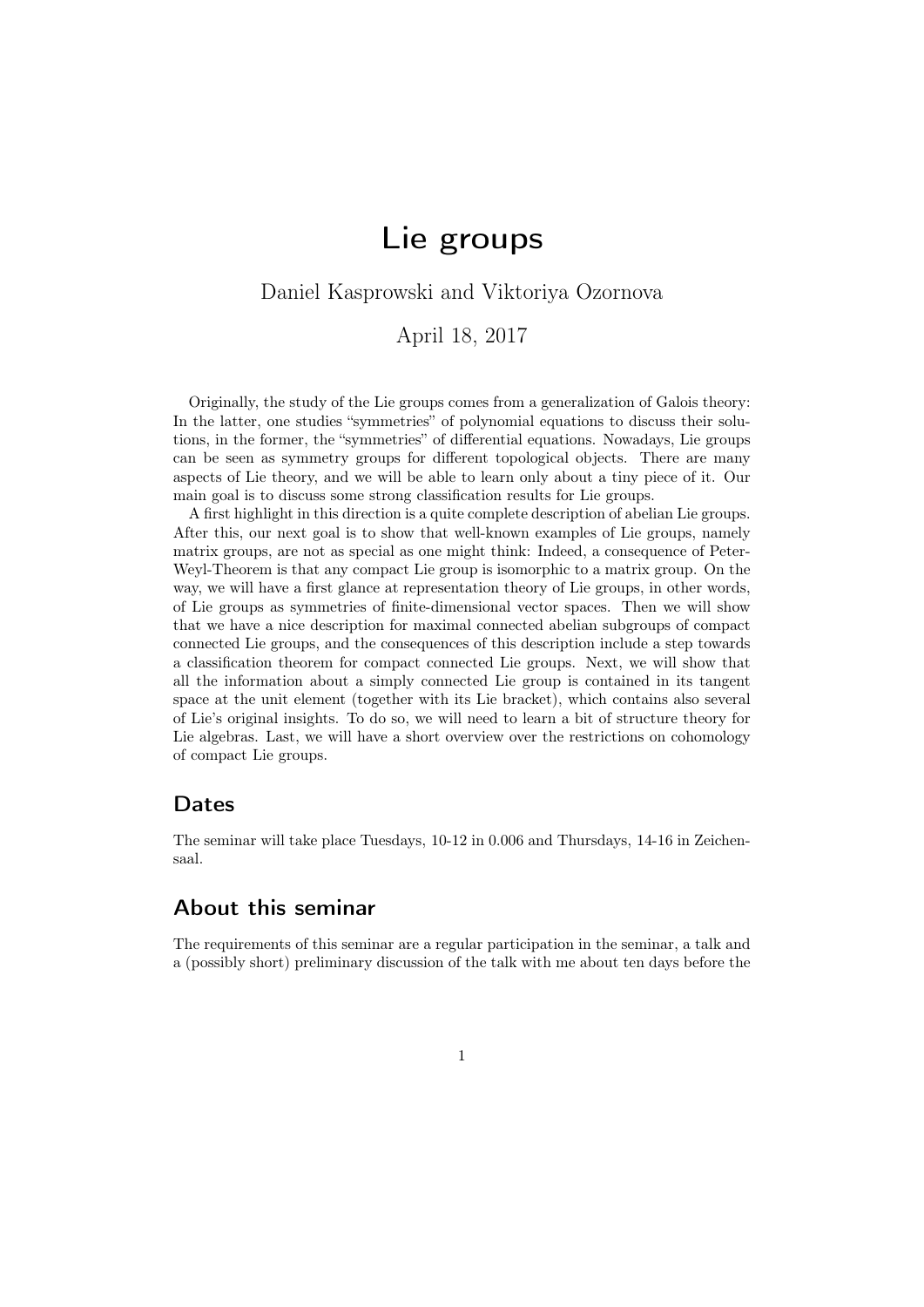actual talk. This preliminary discussion gives the opportunity to ask mathematical questions and also to fix the precise content of the talk.

Please feel free to contact me if you have any questions, both on formalities or on mathematical contents of your talk. Please plan your talk for 75-80 minutes. Take particular care of your target audience, consisting of your fellow students. For example, if you do not know a notion or do not understand a proof for a while, do not assume your audience to understand the same proof immediately or to know all the new notions. Personally, I would recommend to make a test run of your talk, either in front of a fellow student or even for yourself. The important point is to simulate your part as precisely as possible.

If you have any questions about the seminar, feel free to contact me in my office 4.014 or via email at

#### [ozornova@math.uni-bonn.de.](ozornova@math.uni-bonn.de)

I also recommend to read the following hints by Prof. M. Lehn on how to give a seminar talk (in German):

[http://www.mathematik.uni-mainz.de/Members/lehn/le/seminarvortrag](#page-0-0)

Even if some of the expressed advice might be exaggerated, this tutorial is in any case helpful.

#### **Prerequisites**

General topological background (e.g. from Einführung in Geometrie und Topologie) will be assumed. In particular, you will need basic knowledge about smooth (or differntiable) manifolds, later on also basic covering theory and fundamental groups. Some basic algebra (e.g. from Einführung in Algebra) will also be needed. Background such as (co)homology groups, homotopy groups, fiber bundles, solvable groups, differential forms is helpful but not strictly necessary.

### Talk 1: Basic Properties and First Examples- Apr 18

After a (very brief) reminder on the definition and examples of well-known matrix groups, discuss also the symplectic group and the Lorentz group. Discuss moreover Exercises 8 and 12 on p. 12 of [\[BtD95\]](#page-5-0) concerning the relation of (special) orthogonal, special and general linear groups, cf. also [\[Tit83\]](#page-5-1), II.4.6). Recall the different description of tangent spaces and the tangent bundle (and more generally vector bundles) of a manifold. Discuss the trivialization of the tangent bundle of a Lie group. Discuss the descriptions for a Lie algebra of a Lie group and give the first description of a Lie bracket. Follow [\[BtD95\]](#page-5-0), Sections I.1-I.2 (up to and including (2.9)).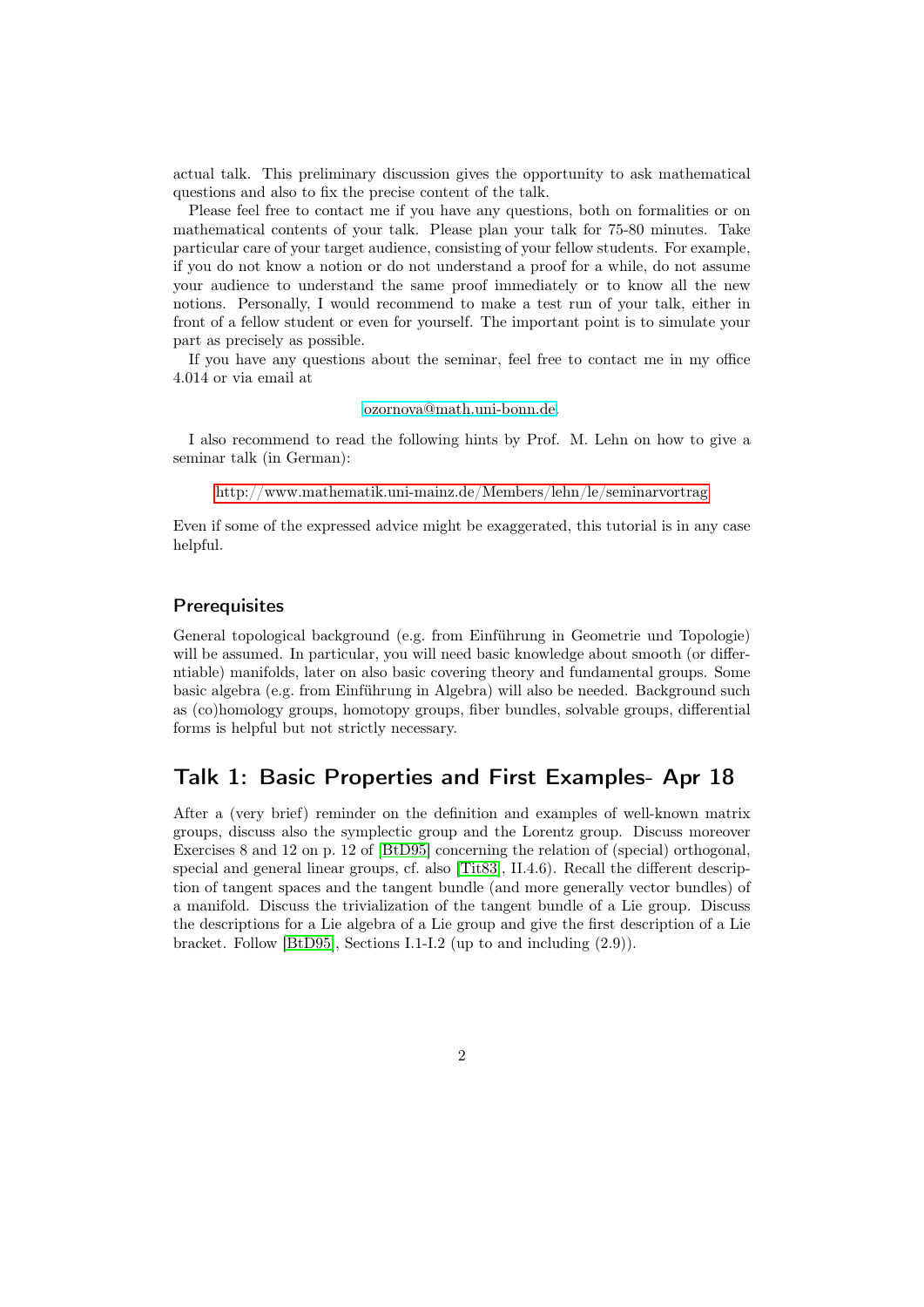#### Talk 2: Exponential Map and More Examples- Apr 25

Give an alternative description of the Lie bracket on the Lie algebra of a Lie group in terms of the adjoint representation. Discuss that this bracket indeed satisfies the properties of a Lie bracket in the abstract sense. Identify the Lie algebras of matrix groups with some care. Define also the exponential map and discuss it in some detail in examples, also the non-surjectivity example of Exercise 1 on p. 30 of [\[BtD95\]](#page-5-0). Highlight that every connected topological group is generated by any neighborhood of the identity. Follow [\[BtD95\]](#page-5-0), Sections I.2-I.3 (up to and including (3.4)). If you have time, discuss also the example of  $O(n, 1)$  (or the special case  $n = 1$  or  $n = 3$ ) following [\[Bak02\]](#page-5-2), Chapter 6 – do not spend too much time on explicit matrix calculation though.

### Talk 3: Abelian Lie Groups and Subgroups of Lie Groups - May 2

Your first goal is to show that an abelian Lie group which is either connected or compact is always of an easy form, namely product of a torus,  $\mathbb{R}^n$  and a finite group. Next, discuss sub-Lie-groups and prove the criterion for checking an abstract subgroup to be a submanifold. Follow for this part [\[BtD95\]](#page-5-0), Section I.3. Provide also an example of a Lie group which is not a subgroup of any (complex) general linear group. Follow [\[Bak02\]](#page-5-2), Section 7.7.

### Talk 4: Homogeneous Spaces and Examples - May 9

Your main goal is to discuss (basic properties of) quotients of Lie groups by closed subgroups. In particular, show that under appropriate conditions, the quotient is a manifold again, and also the quotient map "locally looks like a projection on the first factor in a product". To make this precise, recall/introduce the notion of a fiber bundle. Give also an example illustrating that the assumptions of the theorem are indeed necessary. Discuss in some detail examples relating to known spaces, such as e.g. Grassmannians. Prove also Kronecker's Theorem. Follow [\[BtD95\]](#page-5-0), Section I.4.

### Talk 5: Representations of Lie Groups I: Characters and Orthogonality Relations - May 16

Representations of Lie groups is a huge area of mathematics, so we can only touch the surface of these. Give basic definitions. Prove the existence of G-invariant inner product for representations of a compact Lie group G. (You will need to use Theorem I.5.13 of [\[BtD95\]](#page-5-0) as a blackbox.) Prove Schur's Lemma and discuss the canonical decomposition. Discuss characters and orthogonality relations. Also mention some examples. Follow [\[BtD95\]](#page-5-0), II.1, II.4 and II. 5. Especially concerning examples, please make sure to get in touch with the speaker of the next talk in advance.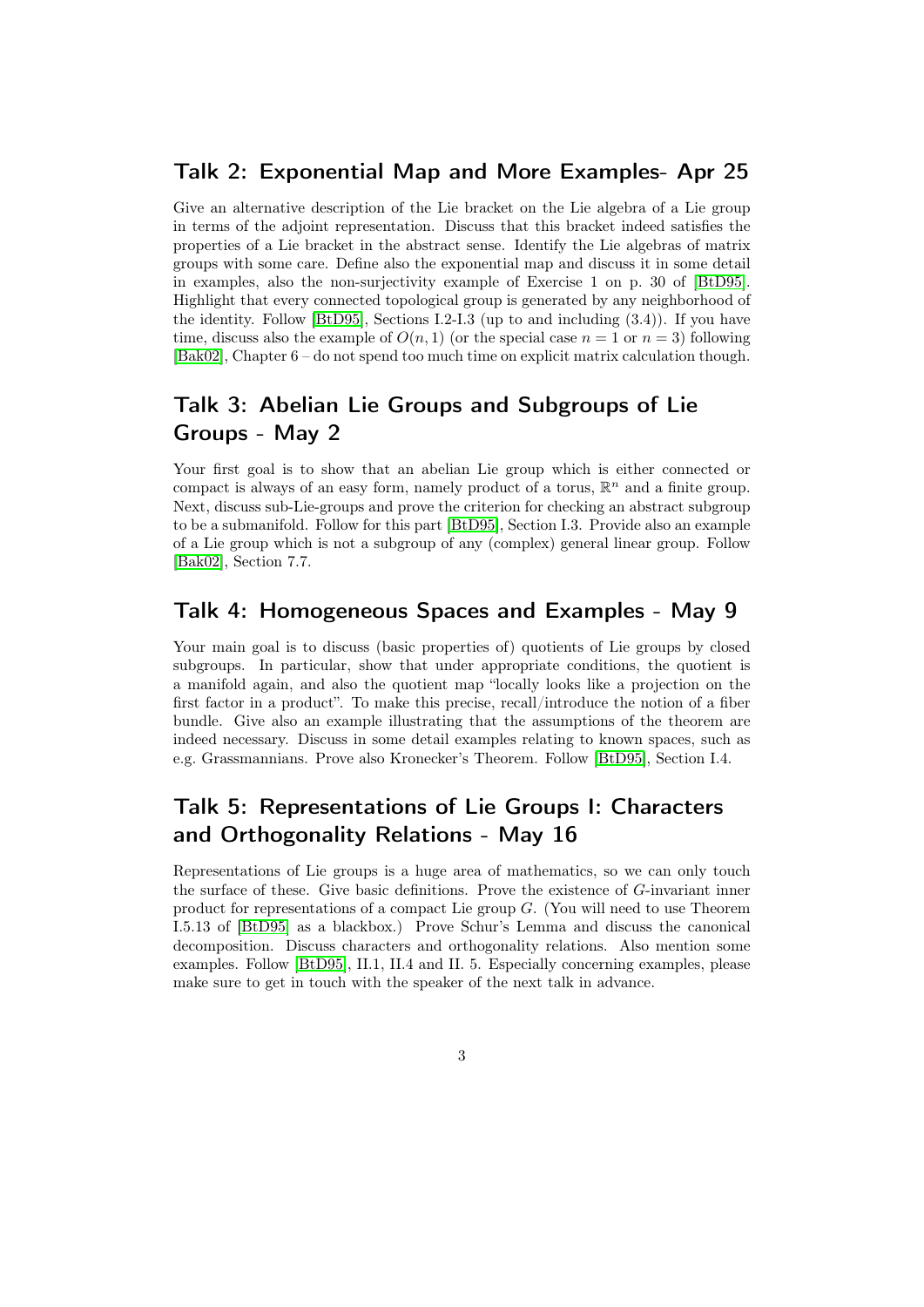## Talk 6: Representations of Lie Groups II: Representations of Abelian Groups - May 23

The first objective of your talk is to give a complete description for representations of compact abelian groups. Moreover, discuss the relation of representations of Lie groups and Lie algebras, and illustrate the relation by the example of  $sl(2,\mathbb{C})$ . Follow [\[BtD95\]](#page-5-0), Sections II.8-II.10.

### Talk 7: Theorem of Peter and Weyl - May 30

The aim of your talk is to study continuous complex-valued functions on compact Lie groups, and one of the main consequence of this studies is to show that any compact Lie group is isomorphic to a matrix group. You will need to recall some basic calculus/functional analysis. Discuss then representative functions and prove the Peter-Weyl-Theorem, claiming that the algebra of such is dense in continuous Cvalued functions on G. Then prove the mentioned (and possibly further) applications. Follow [\[BtD95\]](#page-5-0), Sections III.1-III.4.

### Talk 8: Maximal Tori - June 13

Your first goal is to show existence and uniqueness up to conjugacy of maximal tori in compact connected Lie groups. You will need to recall some of the theory of differential forms on Lie groups/smooth manifolds, e.g. as in [\[BtD95\]](#page-5-0), I.5. Then give the (maybe sketch) proof of the Conjugacy theorem. Also define the Weyl group of a compact connected Lie group, and illustrate the Weyl group and the maximal tori in examples. Follow [\[BtD95\]](#page-5-0), Section IV.1 and IV.3.

### Talk 9: Weyl Groups and Root Systems - June 20

First, derive some consequences of the Conjugacy Theorem, including surjectivity of exponential map, identification of class functions and of representation ring in terms of the maximal torus. Follow for this part Section IV.2 of [\[BtD95\]](#page-5-0). Introduce as much of root systems and their Weyl groups as needed to formulate the relation to Weyl groups of Lie groups (Theorem V.3.12 of [\[BtD95\]](#page-5-0)), and give examples. Sketch the way to classification of compact connected Lie groups using the remark at the beginning of V.5, Theorem V.8.1 and Exercise 6 on p. 238 of [\[BtD95\]](#page-5-0) (without proofs; we will prove some bits of it later on).

### Talk 10: First Lie Theorem - June 27

Your main aim is to show for simply connected analytic Lie groups that a map of their Lie algebras already induces a map of the groups themselves. For producing a local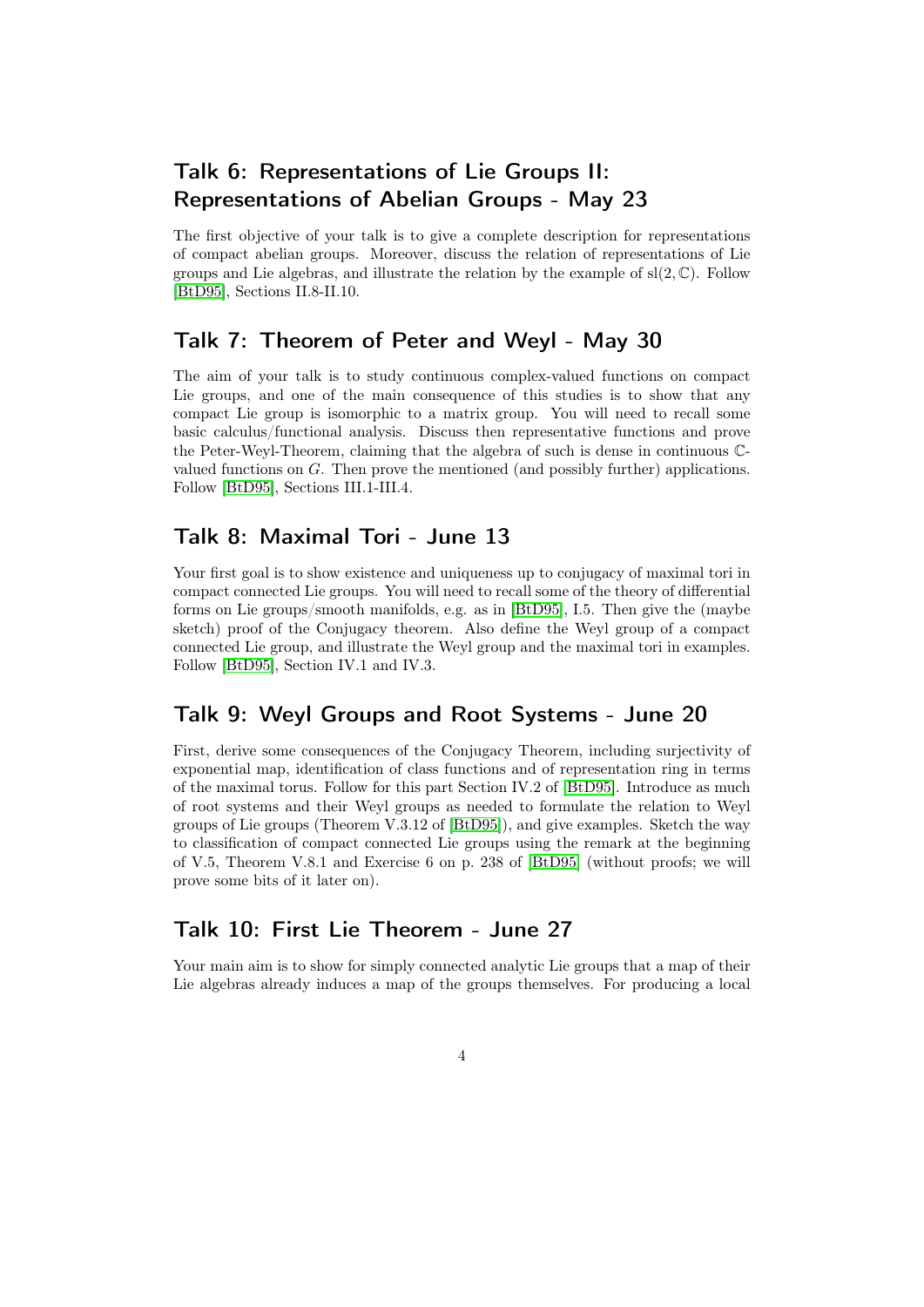map, you will need to employ some analysis. Follow for this part [\[Tit83\]](#page-5-1), Section III.4, mainly III.4.2 and III.4.3, or/and also have a look at [\[DK00\]](#page-5-3), Section I.1.6. If you have time, discuss also the Campbell-Hausdorff(-Baker-Dynkin) formula, otherwise use it as a blackbox. Then discuss how the local map induces a global one in the simplyconnected case, following [\[Tit83\]](#page-5-1), Section II.4.3 (and parts of II.4.2). If you have time, discuss also the uniqueness and existence of an analytic structure, e.g. as in [\[DK00\]](#page-5-3), Section I.1.6. If you have time, discuss the classification of connected 2-dimensional Lie groups ([\[Tit83\]](#page-5-1), Section III.4.4, see also [\[Sti08\]](#page-5-4), Section 9.6).

### Talk 11: Realizability for Solvable Lie Algebras - July 4

Your main objective is to show that any finite-dimensional solvable Lie algebra is a Lie algebra of a Lie group ([\[Tit83\]](#page-5-1), Section IV.1.7). For this, you need to discuss the notion of solvability. Show in particular that a Lie group is solvable if and only if it is solvable as an abstract group. Moreover, discuss the notion of solvability for Lie algebras, and the relation to such of Lie groups. Then prove the existence of the invariant flag (Lie's Theorem) for solvable groups acting on complex vector spaces. To conclude, you will also need semidirect products for Lie groups and Lie algebras. Follow [\[Tit83\]](#page-5-1), Section IV.1, and also III.5.5-5.6 for semidirect products, and/or [\[Kna96\]](#page-5-5), Sections I.4, I.5 and I.12.

### Talk 12: Semisimple Lie Groups and Lie Algebras-July 11

The main goal of your talk is to study semisimple Lie groups and algebras. Recall the notion of semisimplicity for Lie groups and algebras and discuss the radical ideal more generally. Prove (or at least sketch a proof of) Cartan's semisimplicity and solvability criteria. Discuss some examples and also the relation to simple Lie algebras/groups. Show in particular that a Lie algebra is semisimple if and only if it is a product of simple Lie algebras. Follow [\[Kna96\]](#page-5-5), I.7-I.8 and [\[Tit83\]](#page-5-1), IV.3.2-IV.3.5.

### Talk 13: Cartan-Lie-Theorem- July 18

Your main objective is to show that indeed any (and not only a solvable) Lie algebra comes from a Lie group. Prove Levi's theorem first and then conclude the existence of a corresponding Lie group. Show that any semisimple simply-connected Lie group is a product of Lie groups with simple Lie algebras. Give an example of a non-simple Lie group with a simple Lie algebra. Follow [\[Tit83\]](#page-5-1), IV.3.6-IV.3.7 and/or Appendix B of [\[Kna96\]](#page-5-5). If you have time, discuss also which Lie algebras appear as Lie algebras of compact Lie groups, [\[DK00\]](#page-5-3), Section 3.6.